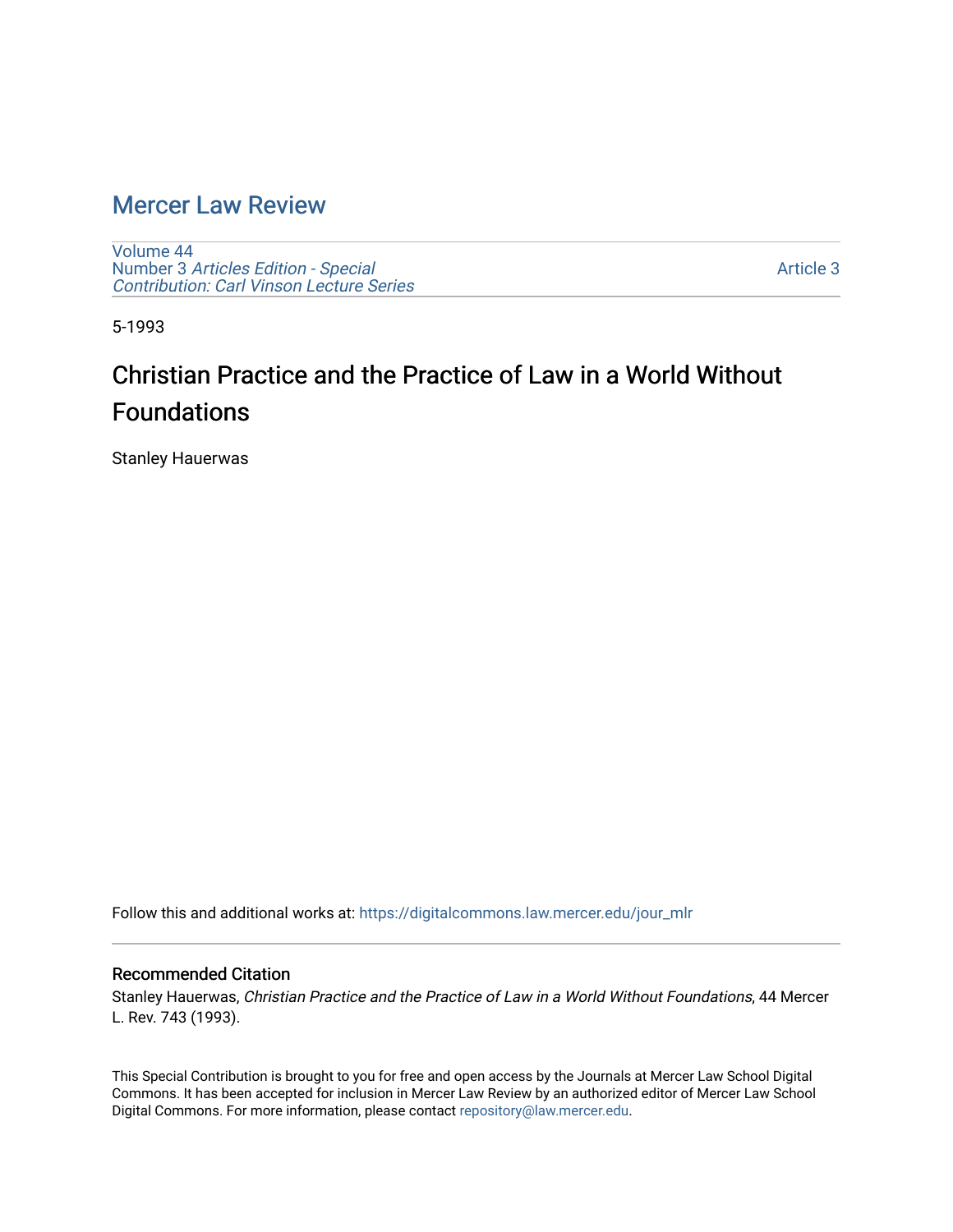# **Christian Practice and the Practice of Law in a World Without Foundations**

#### **by Stanley Hauerwas\***

**I** understand that my role in this conversation is to help you understand why Stanley Fish is conservative. I know that Stanley is often thought to be a radical, but in fact **I** do not think he, or his position, is all that radical. **Of** course, philosophically he is an anti-foundationalist, he does not believe in free speech as an absolute, he is generally for most of the aims of those that call themselves "multi-culturalist," but none of that is sufficient to make him a radical. After all, no one has been more insistent than Stanley Fish that theory has no consequences.

So, my role is to help you see what a radical looks like. **Of** course, **I** am not a radical because I share Fish's antifoundationalist views, I am a radical because **I** am Christian. **I** really do not have a theory, but I do find myself claimed **by** a community of people who have practices that make the practice of law, particularly as we know it, problematic. Christians do not have a theory that leaves everything the way it **is,** but we are part of the community that changes everything. **I** think this is particularly the case now that the liberal presuppositions and theories that have so dominated our understanding of law are breaking down.

**By** liberal I mean those theories of the law that have sought in theory and practice to protect the law from politics. There was every reasori for wanting to do that, the law after all claims to be a profession. Politics, at least the politics of this society, certainly does not seem to be a profession, though we **now** have people that pursue politics as a life-time task, which at one time we took to be one of the characterization that made a professional. So liberal accounts of the law, of the law's autonomy, were and are attempts to save the law, if not lawyers, from the incoherence of

743

**<sup>\*</sup>** Professor of Theological Ethics at Duke University Divinity School. His most recent publication is AFTER CHRISTENDOM (1991).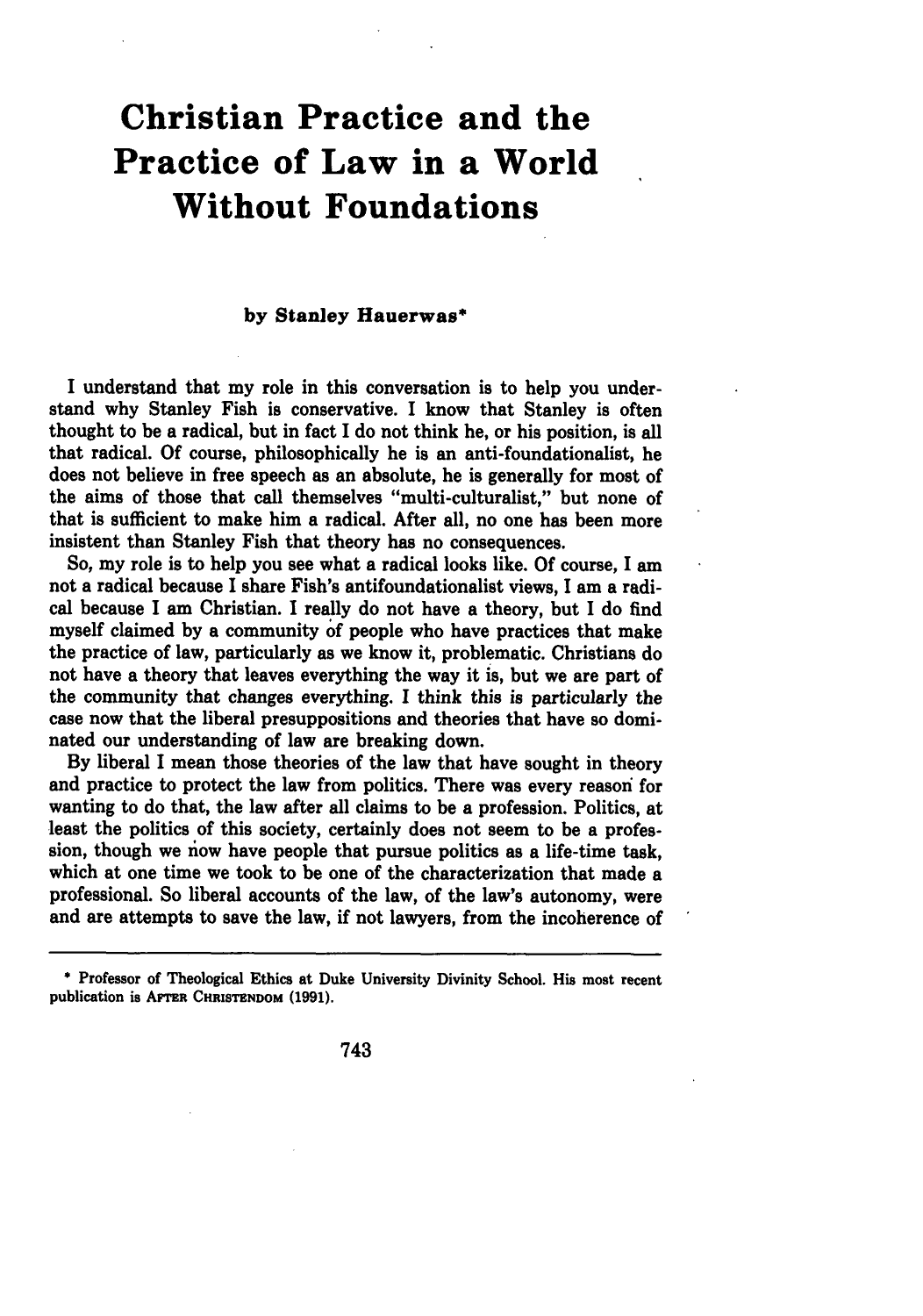the politics in which we find ourselves-that is, to make the law free from manipulation for purposes "beyond the law."

As a way of making this point, **I** want to call attention to a recent article **by** Mary Ann Glendon called *Tradition and Creativity in Culture and Law.'* There she characterizes the common law tradition as a method not unlike learning to swim and/or bicycle ride. She does so because to know how to practice law is to acquire a set of habits and practices that can be acquired only **by** doing. Such know-how is required because the common law is the evolving body of principles built **by** accretion from countless decisions and individual lawsuits. Since the law emerges from practice rather than theory its principles are fact-sensitive in a manner that can never be captured **by** general principles. Therefore, the only way to become a practitioner of the law is **by** being initiated into its discourse **by** being taught a new language and way of life intrinsic to that language.

In terms of what it means to be initiated into a craft it is instructive to compare the kind of training we give students in law and medical school to those in divinity schools. A student comes to divinity school today and says, "Gee, I am just not into Christology this year, I am really into relating." We say, "Go take some more courses in clinical pastoral education, after all that's what the ministry is really about. It is really about relating and you need to learn to do it better." A student can come to medical school and say, "Gee, I am just not really into anatomy this year, I am really into relating. I would like to take some more courses in psychology." They say, "Well, who in the hell are you kid, we don't care about your interest in relating. Take anatomy or ship out." I suspect a law student would receive similar instructions who wanted to skip contracts.

How are we to understand this difference between law, medicine, and divinity schools. I think the difference is that no one believes that an incompetent priest might damage their salvation since no one believes today anything is at stake in salvation. Yet people do believe an incompetent doctor can hurt them. Now, the reason for this is that, of course, the one thing that people agree upon is that death is a very bad thing and you want to keep it away as long as possible. People wrongly assume that doctors have something to do with keeping them alive-of course forgotten in the process is the reality that every patient a doctor cares for dies.

Yet because medical and law schools can draw on the fear of death and our need for safety they can be morally more serious sites for the transforming of lives than divinity schools. For example, I am associated with the recovery of the significance of the virtues for ethics. Accordingly I am often asked, "If the virtues are so important where are people trained

**<sup>1.</sup> Mary Ann** Glendon, *Tradition and Creativity in Culture and Law,* **FIRST THINGS, Nov. 1992, at 13.**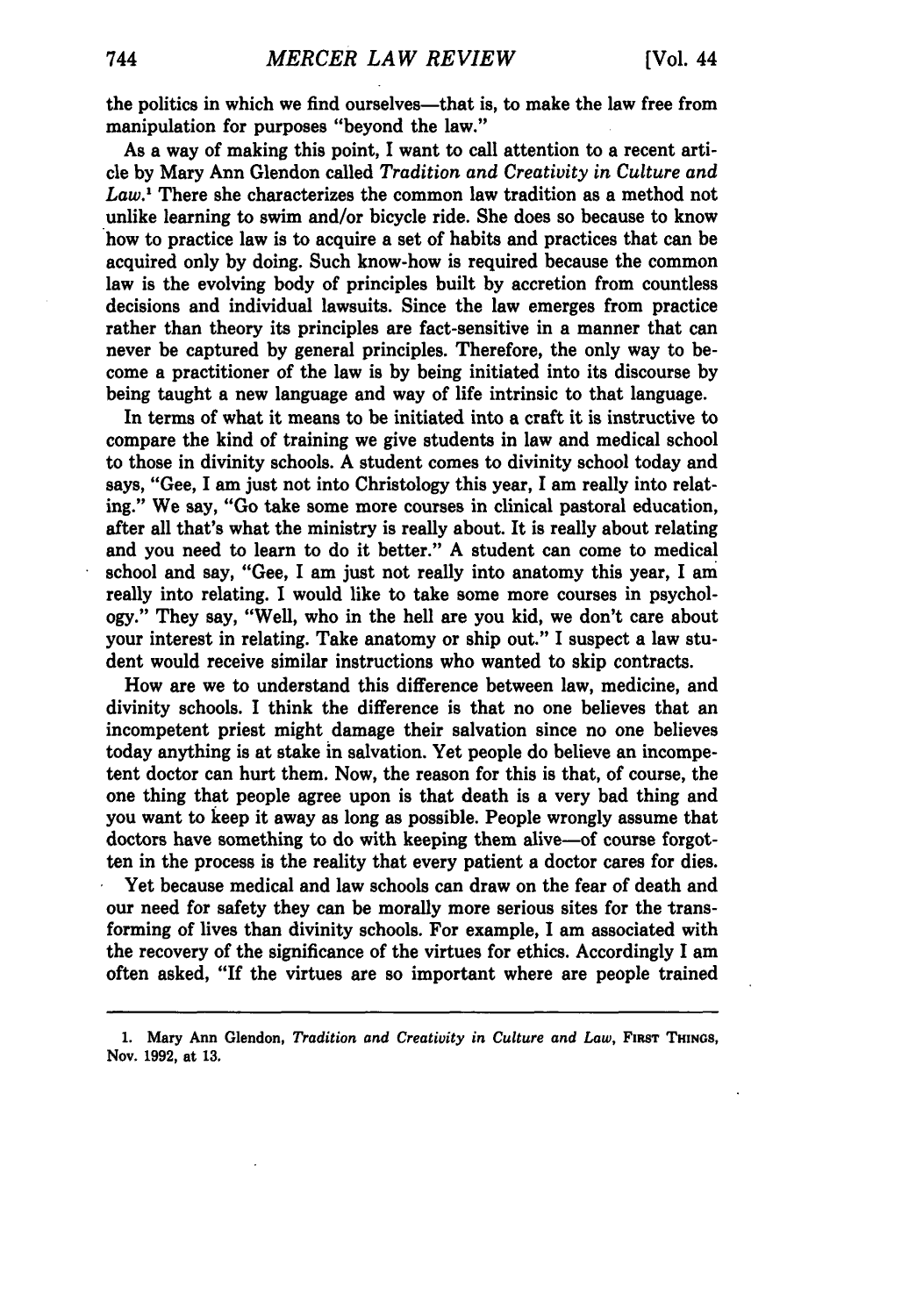today to be virtuous?" **I** always say medical schools, law schools, and Paris Island. Those are places which have the moral intelligibility that makes possible to subject people to the disciplines, not the least of which is learning a new language, that makes them different. The process of such training is meant, moreover, to give them power over all those, who we can call the laity, who have not had such training.

Politics names the ongoing relationship between those with such power and those who would be aided by that power. The complexity of such relationships can be illustrated, perhaps, best in medicine. For example, when I talk to lay audiences, that is people not trained in medicine, I ask them, "How do you want to die?" People generally want to die quickly, in their sleep, painlessly, and without being a burden on anyone. When they say they do not want to be a burden on anyone they mean they do not want to be a burden on their children, because they do not trust their children. It is interesting to contrast the way we want to die with medieval attitudes since the last thing a medieval person wanted was a sudden death. A sudden death meant that you would die without having their soul reconciled to God and your neighbor.

You can see, therefore, that medicine now reflects our preference for a kind of death-namely, we expect doctors to keep us alive to the point that when we die we do not know we are dying. We then get to blame doctors for keeping us alive for no point. It is crucial to recognize that this exchange is political not simply because it involves power but because with such examples we see how the practice of medicine is shaped by the attitudes of the people they serve.

Such "politics" is exactly what I assume those engaged in the law fear. For our attitude toward death no matter how regrettable I find it as a Christian, is clearer than most of our moral practices. Moreover, I take our moral incoherence as a society to be the result of liberalism's aim to make each individual their own tyrant determining for themselves what is good and less good. The result is the creation of a moral order that generally thinks child pornography is wrong, but does not have the slightest idea why. We, thus, expect the law to maintain those practices whose rationale we have lost.

This, I think, is what makes Glendon's account of the law so powerful. For in an interesting way the law is less morally tolerant today than the rest of our lives. Thus when students are initiated into that set of skills we call the law they are in fact receiving their first serious moral training. They are having their lives transformed through the learning of the language and skills that are part and parcel of who they will be for the rest of their lives.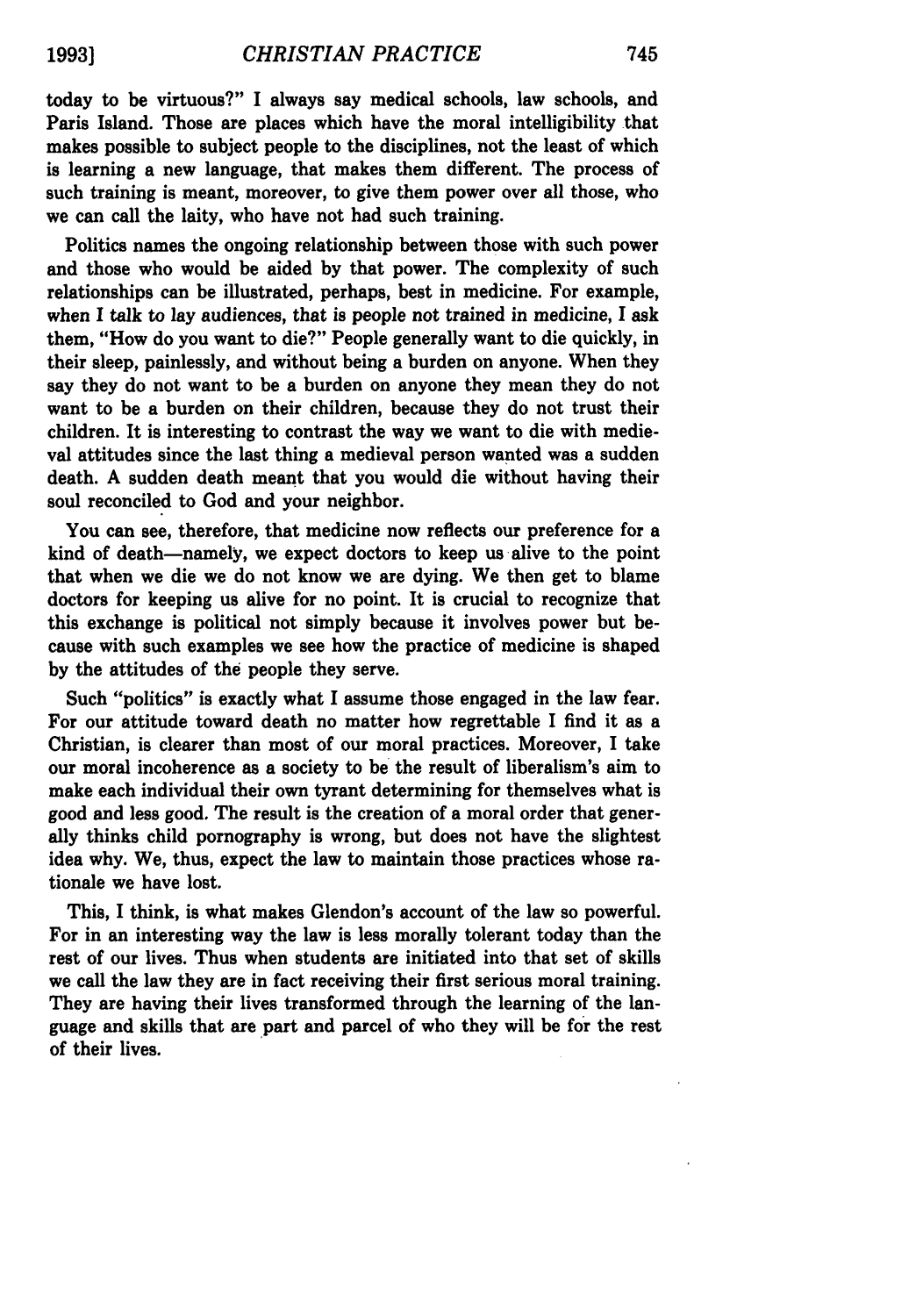Glendon suggests that this understanding of the law is quite similar to Alasdair Maclntyre's characterization of a living tradition.2 To be a traditionalist in a tradition like that of common law is not to be frozen in the past or mired in the status quo, but rather to participate, as Maclntyre puts it, in a community of intense discourse about what it is that gives the tradition in question its point and purpose. Lawyers and judges in such a tradition learn to value this skill as they become, at least to some extent, virtuosos of practical reason.

[Wjeaving back and forth between fact and law, striving not only for a fair disposition of the dispute at hand, but to decide each case with reference to a principle that transcends the facts of that case, all with the view toward maintaining continuity with past decisions, deciding like cases alike and providing guidance to parties similarly situated in the future.'

To be part of such a craft, community, and tradition in our times is a wonderful thing. For it brings with it a sense of power and self-esteem as well as the sense that we may actually make a difference in other people's lives. **I** certainly do not want to romanticize lawyers, but I think one of the attractions of people to the law is the idea that through the practice of the law, through the learning of this craft, you may actually help someone in your life. So, it gives you a sense of moral purpose that is otherwise missing in most of our lives. This becomes magnified in the notion that the law is a public service for the good of a whole society.

I am aware that this account of the law as craft for public service no longer seems compelling. It is hard to know when this happened or why, but certainly **I** think Glendon is right to call attention to Holmes' attack on tradition as getting in the way of rational policy as one source of the problem. Holmes, as Glendon observes, represents the tendency inherent in the American law based as it is on a kind of ahistorical rationalism derived from the illusion of American Constitutionalism-that is, that the law can be based upon principles abstracted from practices.' I suspect Glendon is moreover right that the tradition began **by** Holmes is the basis for the carnival of American legal theory that is now culminated in the movement we know as the Critical Legal Studies movement-that is, the Crits.

The Crits rightly maintain that the law is but a disguise for power particularly if Holmes' account of the rationality of the law is accepted. Formalist accounts of legal theories like most liberal, political, and social theories have always been dependant on ways of life for which they cannot

<sup>2.</sup> *Id.* at 14.

**<sup>3.</sup>** *Id.*

*<sup>4.</sup> Id.* at 15-16.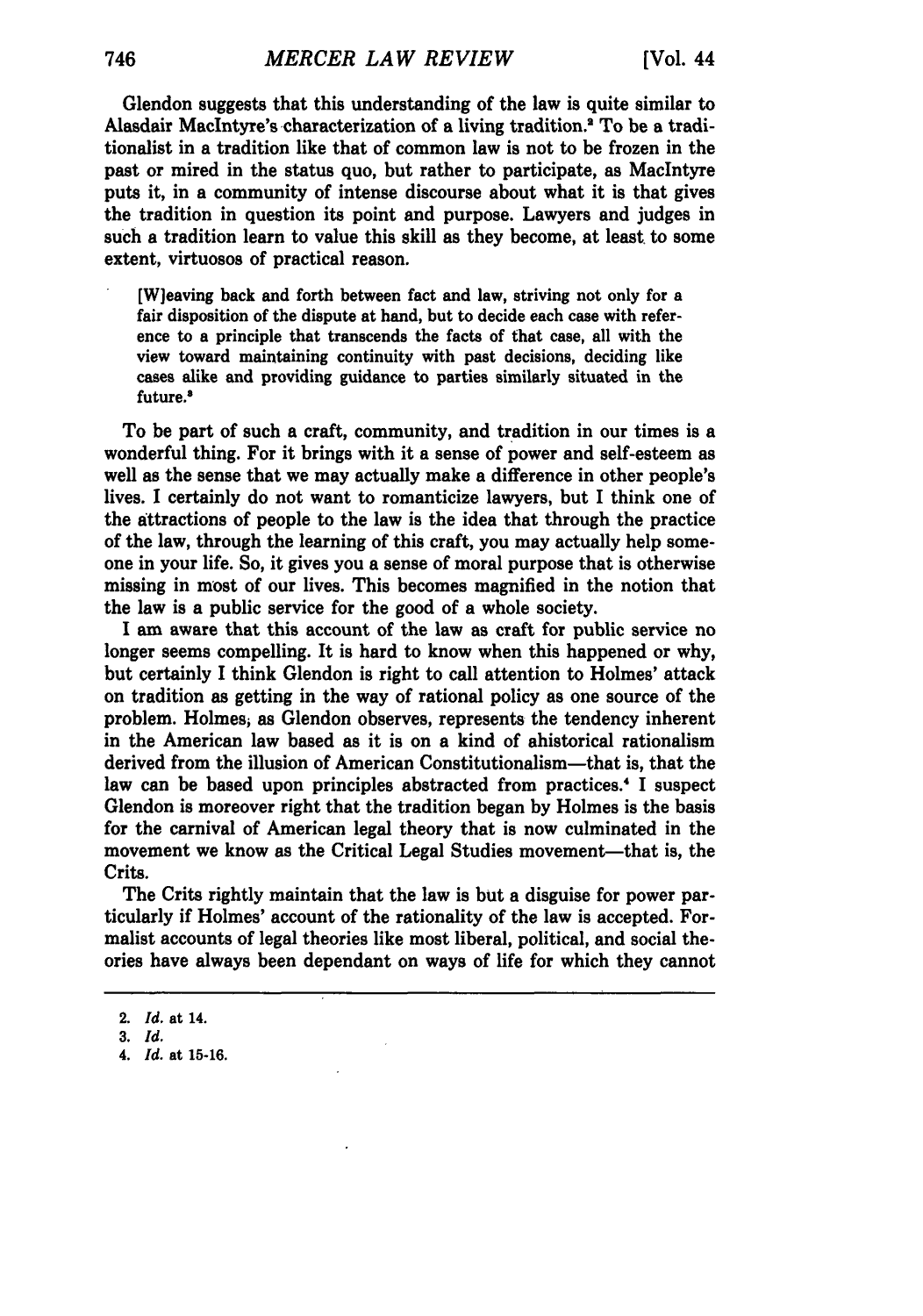account on the basis of the theories themselves. In fact, liberal theory is more invidious as its very rationalistic bias then undermines those practices on which it is dependent.

For example, liberal political and moral theories have no way to account for why we should call the taking of our lives suicide or why suicide should have any expression in law. On grounds of autonomy surely the right to take our lives is one of our most basic rights. That the law still contains precepts concerning suicide is remarkable. I suspect that is one of the reasons that moral theorists are so interested in the law. The law has become, just as de Toqueville said it would do, our morality. From this perspective the law is morally a kind of cultural lag forbidding and' encouraging forms of life those subject to the law find otherwise incomprehensible.

For example, once I was doing rounds with a class of firstyear residents at the University of Chicago Medical School. They had the previous week discussed abortions and agreed that they would never refuse to perform an abortion since their task was to do what patients asked. I asked them what they would do if someone was brought to the ER having just been pulled from the cold waters of Lake Michigan. The person had a plastic cover on their chest that contained a psychiatric certification that the person was sane. Also included was a well argued essay defending suicide, citing Seneca, as a rationally justified action. The essay requests if they happened to be pulled from the lake before they were dead not to be resuscitated. I asked them what they would do? They said, "We would of course try to save them-our **job** is to save lives and this person tried to commit suicide." I asked them what right they had to impose their role specifications on this person and even more why did they think this should be described as suicide. It could just as easily be understood as "self-life taking" that has no morally dubious characteristics. The professions, it turns out, continue to rely morally on ways of life that give them direction. The sustaining of those relations as well as the necessary ongoing negotiations about the status of such practices is our most profound political process.

No issue illustrates our current incoherence about such matters particularly for law than the challenge of marriage. For example, America is based on the illusion that we are morally a monogamous society when in fact we are serially polygamous. Marriage law becomes a mass of contradictions exactly because the illusion that the law should serve the practice of monogamous marriage continues to be privileged.

The law, it turns out, is culturally and morally conservative because the rationale for the practice of the law was produced by discourse from the past. In part, lawyers are people intent on preserving language that has been rendered problematic by liberal practice and theory. As I noted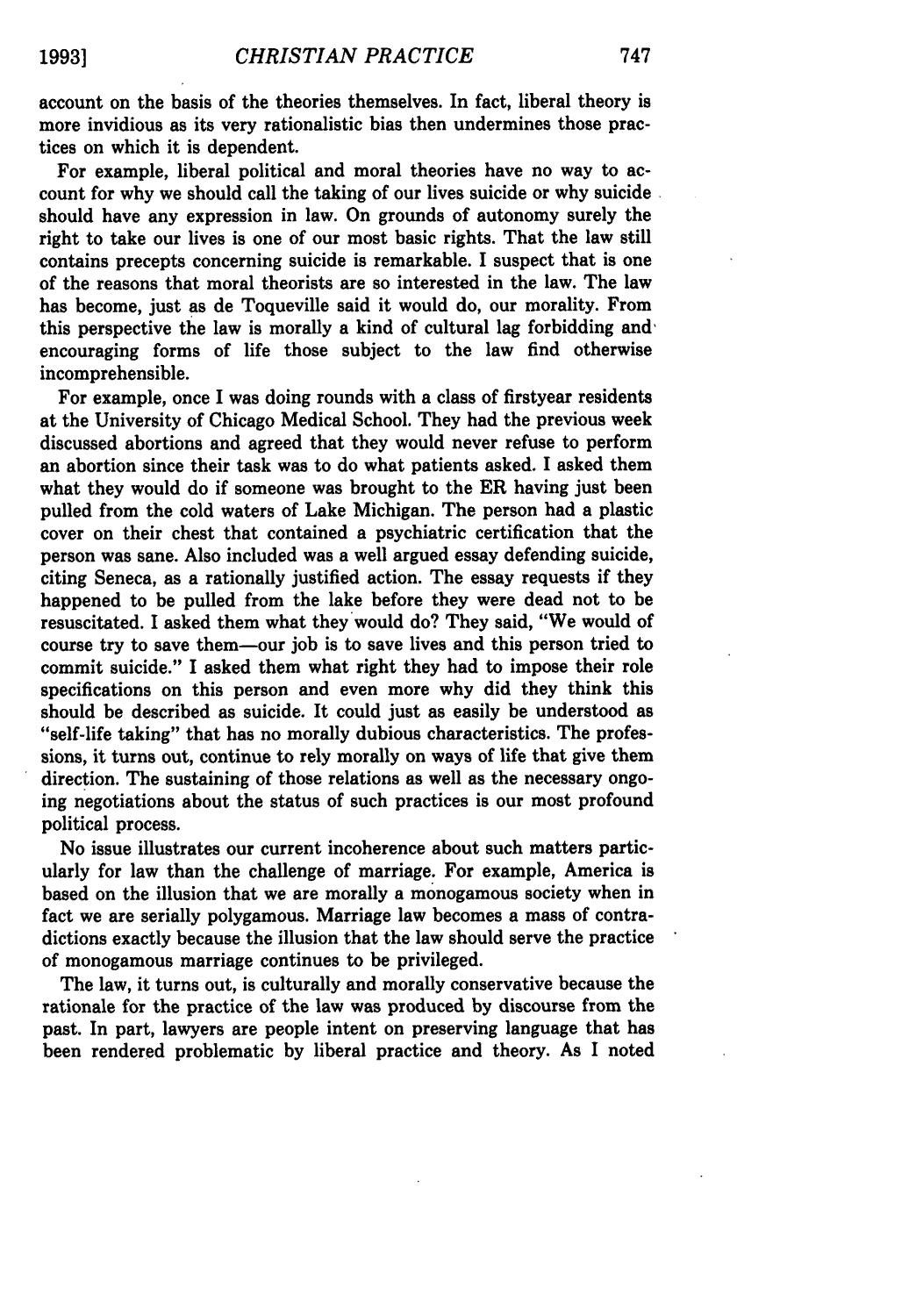above, liberalism has always depended, and in fact has been parasitic on ways of life which it cannot account for on its own term.

I am aware, of course, that liberalism is a many sided theory. There are quite different forms of that theory not only because it is displayed different in social, political, and religious context, but also because there are many different kinds of liberal theory in each of these contexts. Yet I believe that liberalism can be characterized as the presumption that you should have no story other than the story you chose when you had no story. A society constituted to produce people who get to choose their stories cannot help but be caught in a perpetual double-think. For what it cannot acknowledge is that we did not choose the story that we should have no story except the story we choose when we had no story.

Practices, such as marriage, are rendered unintelligible in such societies since obviously when people get married they cannot know what they are doing. We assume, given our liberal presumptions, that you should not be held responsible for decisions made when you did not know what you were doing. Thus after people discover they married the wrong person, which is a way of saying I did not know what I was doing when I got married, they get divorced and try to get it right the next time. Which usually does not work because they usually marry someone not unlike their former spouse since sadistic and masochistic habits are hard to break.

That we lack the means of explaining our lives morally has much to do with our political ethos. America is the first society that has had the disadvantage of being founded as a philosophical mistake-namely, the notion of inalienable rights. Rights are the trumps we believe protect our freedom to have no story except the one I have chosen. That project undermines significant practices on which the law has drawn to give it moral direction-that is, to make the practice of the law a service to those who embody the practices without which the law is unintelligible. The more such practices are undermined the more the law, like our society, must become in MacIntyre's memorable phrase, a civil war carried on by other means.

The Crits are right that the law cannot help but appear as an arbitrary cover for power as long as you think the law is based on rational principles that can be justified in and of themselves. For the law to be part of the way of life that helps us serve one another it must draw its rationale from practices that are more determinative than the law itself. That is, it must acknowledge that the law is always in service to a politics--a politics, that to be sure involves power, but not as an end in itself but rather in service to goods such as marriage or the peaceful resolution of conflicts.

**I** think therefore we are in a particularly fruitful time for Christians to consider our relationships to those systems and powers we call the law. I refer to systems and power since we need to remind ourselves that the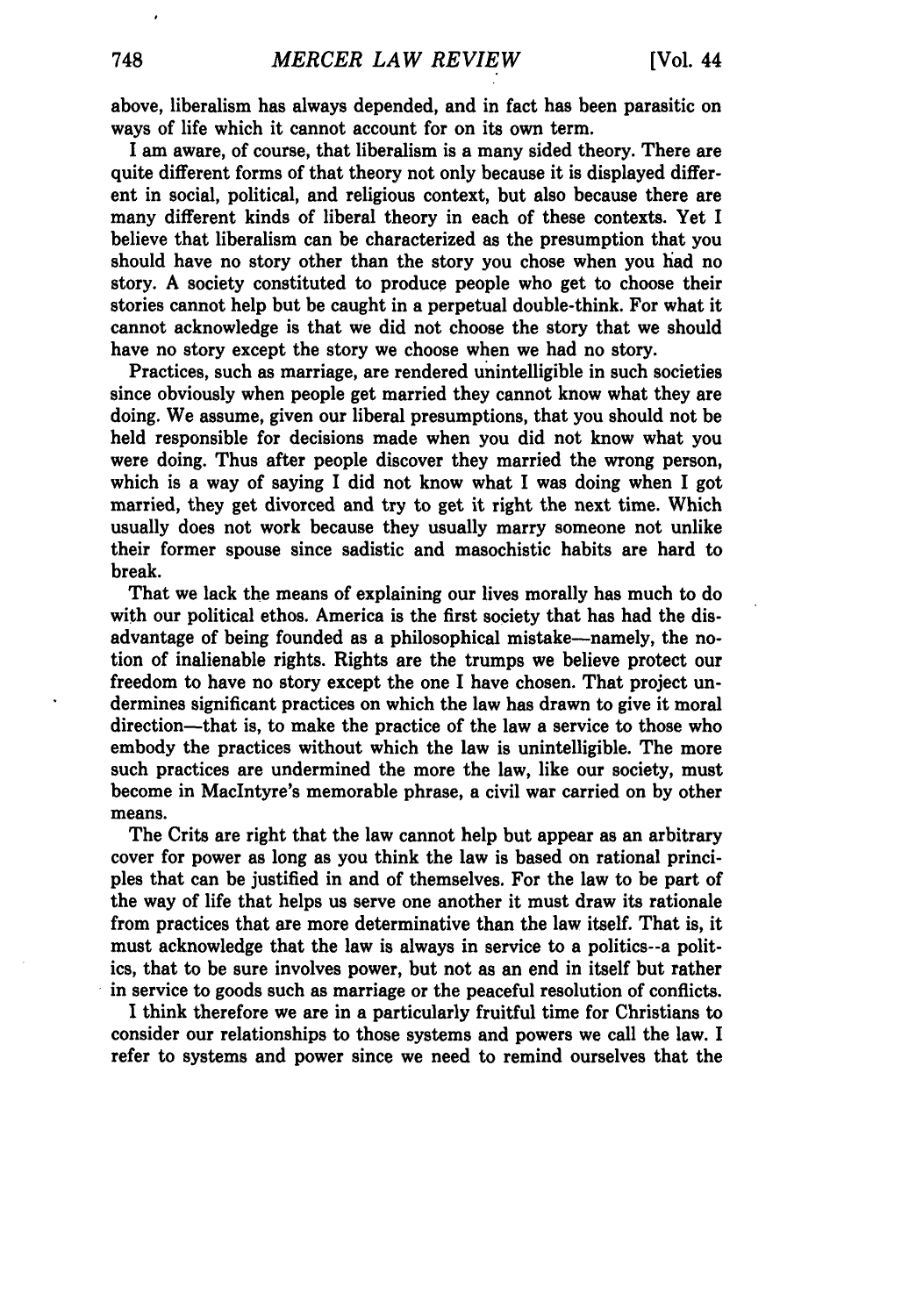very abstraction, the law, hides the complexity of the practices associated with the many things done in the name of the law—that is, from helping some people make a will to the execution of those found guilty of crimes. In particular, I think as Christians we have been given fresh eyes to see how we may have been seduced **by** powers who promised us freedom in exchange for our souls.

**I** realize it is the worst possible thing you can do when you are around Southern Baptists "moderates" to read the Bible. But let me remind you what it says in First Corinthians 6:1-11:

When one of you has a grievance against a brother, does he dare go to law before the unrighteous instead of the saints? Do you not know that the saints will judge the world and if the world is to be judged **by** you, are you incompetent to try trivial cases? Do you not know that we are to judge angels? How much more matters pertaining to this life if then you have such cases why do you lay them before those who release the steam **by** the church? **I** say this to you to your shame and it be that there is no man among you wise enough to decide between members of the brotherhood, but brother go to the law against brother and that before unbelievers. To have lawsuits at all with one another is defeat for you. **Why** not rather suffer wrong? **Why** not rather be deprived? But you yourself wrong and deprived and that even that with your brother. Do you not know that the unrighteous will not inherit the kingdom of God? Do not be deceived. Neither the immoral nor the idolaters or the adulterers, or the sexual perverts nor thieves nor the greedy, nor drunkards nor revilers nor robbers will inherit the kingdom of God. In such for some of you but you were washed you were sanctified you were justified in the name of the Lord Jesus Christ and the spirit of our God.'

I am aware that this is not a text that usually appears over law school portals. **I** do not think, however, that the text in and of itself implies that Christians must keep their distance from law-like activities. **Of** course that is partly because **I** do not think any text in and of itself does anything. Only fundamentalists and higher critics think that.

Rather, I assume this text works in a community determined **by** the practices of confrontation and reconciliation described in Matthew **18.** For notice there is nothing in First Corinthians 6 that suggests Christians are always going to live in happy harmony with one another. There is going to be conflict among a people called out to worship Christ, so you are certainly going to need wise people to make judgements and to resolve disputes. You may even build up a traditional example to help such people do their work. What you do not do is submit your community to the courts sponsored **by** powers that know not God because in doing so you

**<sup>5.</sup> 1** *Corinthians* **6:1-11.**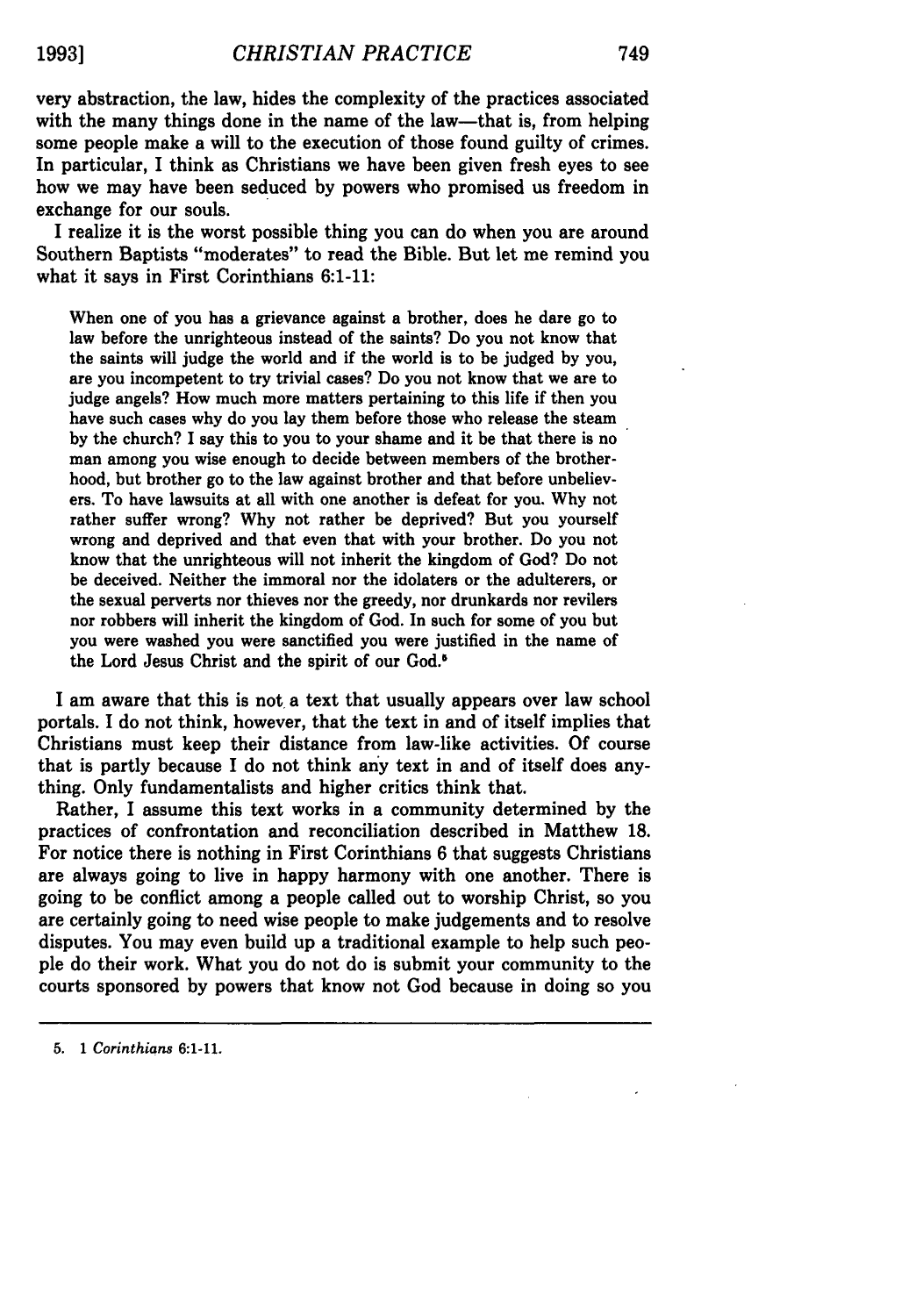give them the status they do not and cannot have. To go to such a court would be like dragging the whole church to a prostitute.

Behind Paul's views on such matters is the assumption that there can be no public/private split in relations between Christians. I once had a colleague at the University of Notre, Dame, who taught Judaica, who as a good Jew liked to remind Christians that any religion that does not tell you what to do with your pots and pans and genitals cannot be interesting. **I** think that is true. Paul certainly thought such was the case. Thus his view that the Church was constituted **by** practices that would occasionally conflict and the resolution of those conflicts.

**I** was giving a lecture a year ago at the business school at a Baptist University. **My** lecture was called, **"Why** business ethics is a bad idea." And after **I** finished one of the associate dean's of the school said, "this sounds awfully pessimistic. Is there anything we can do." At the dinner before the lecture she had been telling me that she was a member of Second Baptist Church in Houston, Texas, which increases its membership **by** 200 members every Sunday. And I said, "yes, **I** think there is something. Before you let anyone join Second Baptist Church in Houston, Texas, you ought to have them turn around in the congregation to declare what they make in public. 'I make **\$135,000** a year; I make \$200,000 a year; I make **\$35,000** a year.'" She said, "Well we couldn't do that." I said "why?" She said "that's private." **I** said, "have you read the book of Acts lately? Where do you get this idea of this privacy among Christians?" If Christians should be constituted **by** such a community shaped **by** such, practices it is extremely interesting to ask whether they can practice the law in our current society. I realize the question seems absurd. Obviously Christians do practice law. I must admit however, I am not overly impressed **by** such descriptive generalizations since those engaged in such practices, exactly because they are so intellectually compelling and promised to help some, may in fact be going straight to hell. That the very question of whether Christians can practice the law now appears absurd is but an indication of how accommodated Christians and in particular southern Baptists have become to our culture.

I know that Southern Baptists in principle think of themselves as free church yet as I often point out, Southern Baptists are the only free church people that have created their own civilization; it's called "The South." Moreover, they think they have a stake in preserving it. Accordingly, they with other Christians have lost a sense of the practices in their community that would at least create the tension to subject this coercive power of the law to the discipline of the gospel exactly because we do not practice law among ourselves.

It is very interesting that as Christians we do practice law among ourselves. I suspect that most lawyers like to think that their practice really is an exercise in peace making. After all the law is an attempt to settle